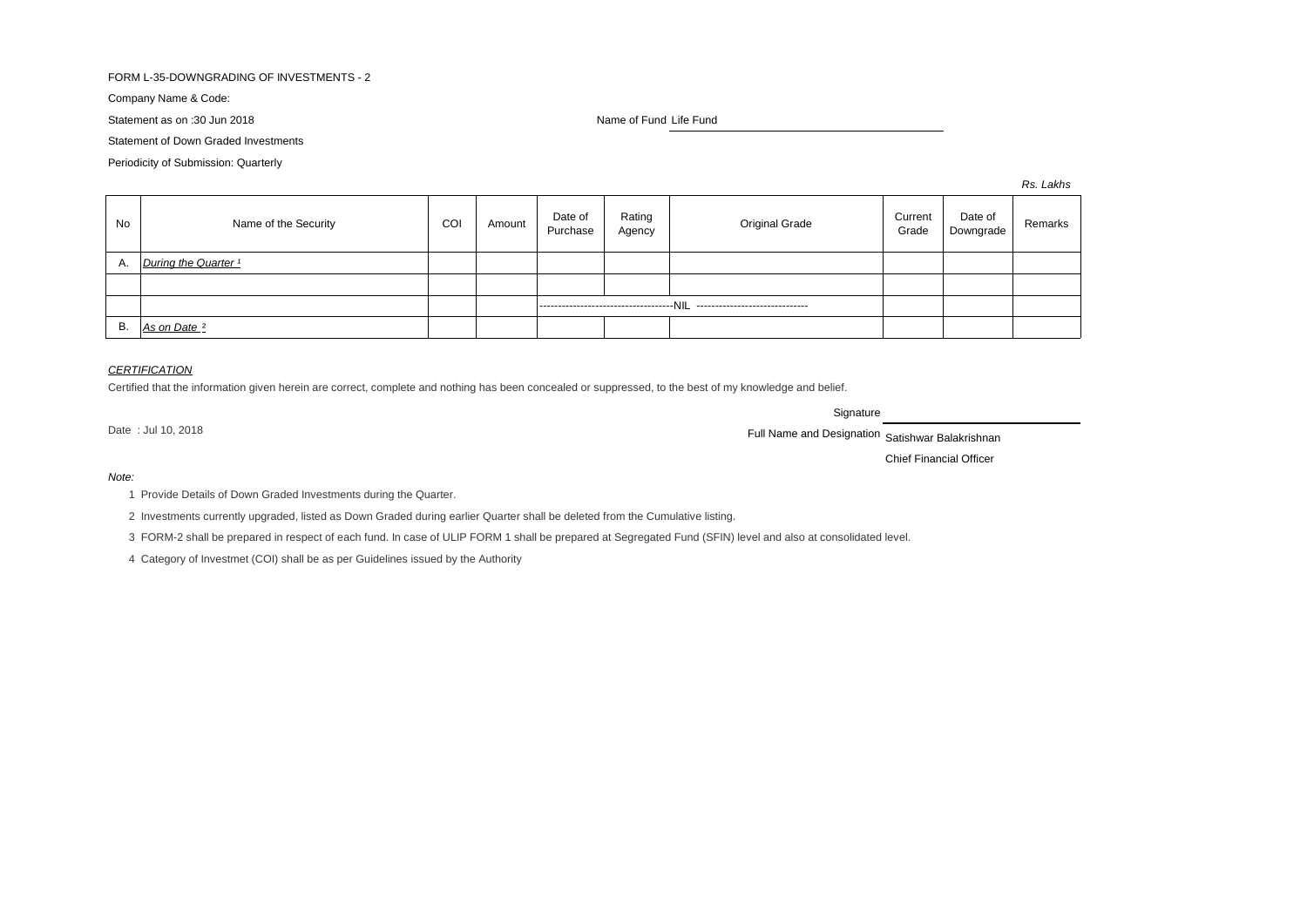## FORM L-35-DOWNGRADING OF INVESTMENTS - 2

Company Name & Code:

Statement of Down Graded Investments

Periodicity of Submission: Quarterly

Statement as on :30 Jun 2018 Name of Fund Unit Linked Fund Unit Linked Fund

*Rs. Lakhs*

| <b>No</b> | Name of the Security                                 | COI         | Amount   | Date of<br>Purchase | Rating<br>Agency | <b>Original Grade</b> | Current<br>Grade | Date of<br>Remarks<br>Downgrade |  |
|-----------|------------------------------------------------------|-------------|----------|---------------------|------------------|-----------------------|------------------|---------------------------------|--|
| Α.        | During the Quarter 1                                 |             |          |                     |                  |                       |                  |                                 |  |
|           | 1 9.17 IDFC 2024 MD: 14.10.2024                      | ECOS        | 503.31   | 19-May-15 FITCH     |                  | AAA                   | AA+              | 27-Jun-18 NA                    |  |
|           |                                                      |             |          |                     |                  |                       |                  |                                 |  |
|           |                                                      |             |          |                     |                  |                       |                  |                                 |  |
| <b>B.</b> | As on Date <sup>2</sup>                              |             |          |                     |                  |                       |                  |                                 |  |
|           | 1 9.17 IDFC 2024 MD: 14.10.2024                      | ECOS        | 503.31   | 19-May-15 FITCH     |                  | AAA                   | AA+              | 27-Jun-18 NA                    |  |
|           | 29.55% HINDALCO INDUSTRIES LTD (MD: 25.04.2022)      | <b>ECOS</b> | 1.010.02 | 10-Jul-12 CRISIL    |                  | $AA+$                 | lAA              | 20-Jun-14 NA                    |  |
|           | 39.55% HINDALCO INDUSTRIES LTD (MD: 27.06.2022) ECOS |             | 1,009.96 | 4-Oct-12 CRISIL     |                  | $AA+$                 | <b>AA</b>        | 20-Jun-14 NA                    |  |
|           | 49.60 HINDALCO INDUSTRIES LTD MD: 02.08.2022         | <b>ECOS</b> | 506.63   | 12-Sep-13 CRISIL    |                  | $AA+$                 | lAA              | 20-Jun-14 NA                    |  |

### *CERTIFICATION*

Certified that the information given herein are correct, complete and nothing has been concealed or suppressed, to the best of my knowledge and belief.

**Signature** 

Date : Jul 10, 2018 **Full Name and Designation Satishwar Balakrishnan** 

Chief Financial Officer

#### *Note:*

- 1 Provide Details of Down Graded Investments during the Quarter.
- 2 Investments currently upgraded, listed as Down Graded during earlier Quarter shall be deleted from the Cumulative listing.
- 3 FORM-2 shall be prepared in respect of each fund. In case of ULIP FORM 1 shall be prepared at Segregated Fund (SFIN) level and also at consolidated level.
- 4 Category of Investmet (COI) shall be as per Guidelines issued by the Authority